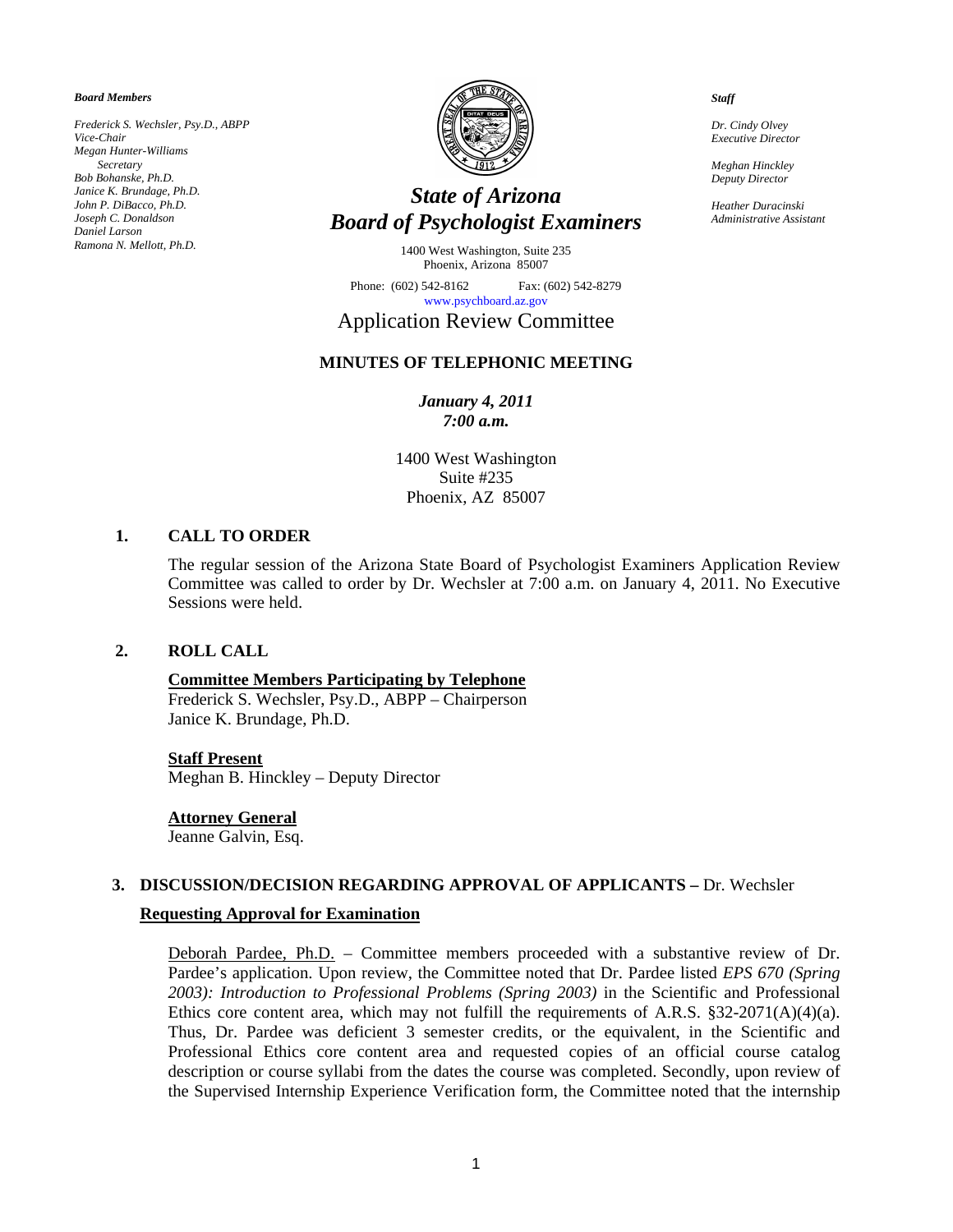site was not completed, and questions #21 and #26 needed clarification. In addition, Dr. Collins, the supervisor, calculated that Dr. Pardee worked "30-40" hours per week. The Committee requested that Dr. Collins further clarify or calculate a weekly average for the internship hours Dr. Pardee worked. Lastly, the Committee requested documentation that the internship was completed in its entirety. The Committee recommended issuing Dr. Pardee a Request for Additional Information and Documentation (RAID) in order to clarify the discrepancies in her application.

Dr. Brundage made a motion, seconded by Dr. Wechsler, issuing Dr. Pardee a Request for Additional Information and Documentation (RAID) in order to clarify the discrepancies in her application. The motion carried (2-0).

# **Requesting Approval for Examination & Licensure**

Cindy Tuttle Rollins, Ph.D. – Committee members proceeded with a substantive review of Dr. Tuttle Rollins' application. Upon review, the Committee noted that Dr. Tuttle Rollins supervisor, Dr. Kearnes, failed to have the Supervised Pre-Internship Training or Experience verification form notarized. In addition, the written training plan that accompanied the Pre-Internship form was not completed or signed. The Committee recommended issuing Dr. Tuttle Rollins a Request for Additional Information and Documentation (RAID) regarding the deficiencies in her application.

Erin South, Psy.D. – Committee members proceeded with a substantive review of Dr. South's application and subsequent submissions. Upon review, the Committee noted that the materials submitted were complete and fulfilled the requirements of statutes and rules. It was the consensus of the Committee to move Dr. South's application forward to the full Board for review and approval to take the EPPP. The Committee noted that Dr. South's application needed to be changed to the Exam Only category for the Board agenda. Staff made note of the change.

Julia Lesselyong, Psy.D. – Committee members proceeded with a substantive review of Dr. Feinstein's application. Upon review, the Committee noted that Dr. Lesselyong's coursework, specifically *PSY 5500 (October 2005): History and Systems of Psychology* and *PSY 7950 (March 2006): Supervision/Consultation* may not fulfill the requirements of A.R.S. §32-2071(A)(4)(a). In addition, Dr. Lesselyong indicated her graduate program from University of the Rockies was based on a trimester system and listed three graduate trimester hours *(PSY 6510: Cognitive and Affective Basis of Behavior)* in the Cognitive and Affective Basis of Behavior core content area. The committee noted that Dr. Lesselyong was deficient three graduate trimester hours in the Cognitive Affective Basis of Behavior core content area. Lastly, the committee had concerns regarding the calculations of Dr. Lesselyong's pre-internship supervision hours. It was the consensus of the Committee to issue Dr. Lesselyong a RAID letter requesting clarification of the deficiencies within her application.

Kim Feinstein, Psy.D. - Committee members proceeded with a substantive review of Dr. Feinstein's application and subsequent submissions. Upon review, the Committee noted that the materials submitted were complete and fulfilled the requirements of statutes and rules. It was the consensus of the Committee to move Dr. Feinstein's application forward to the full Board for review and approval to take the EPPP and licensure upon receipt of a passing score and the prorated licensure fee.

Kuo-Yi Chung, Ph.D. – Committee members proceeded with a substantive review of Dr. Chung's application. Upon review, the Committee noted that Dr. Chung's calculations regarding her Supervised Pre-Internship Training Experience did not compute correctly. At this time, the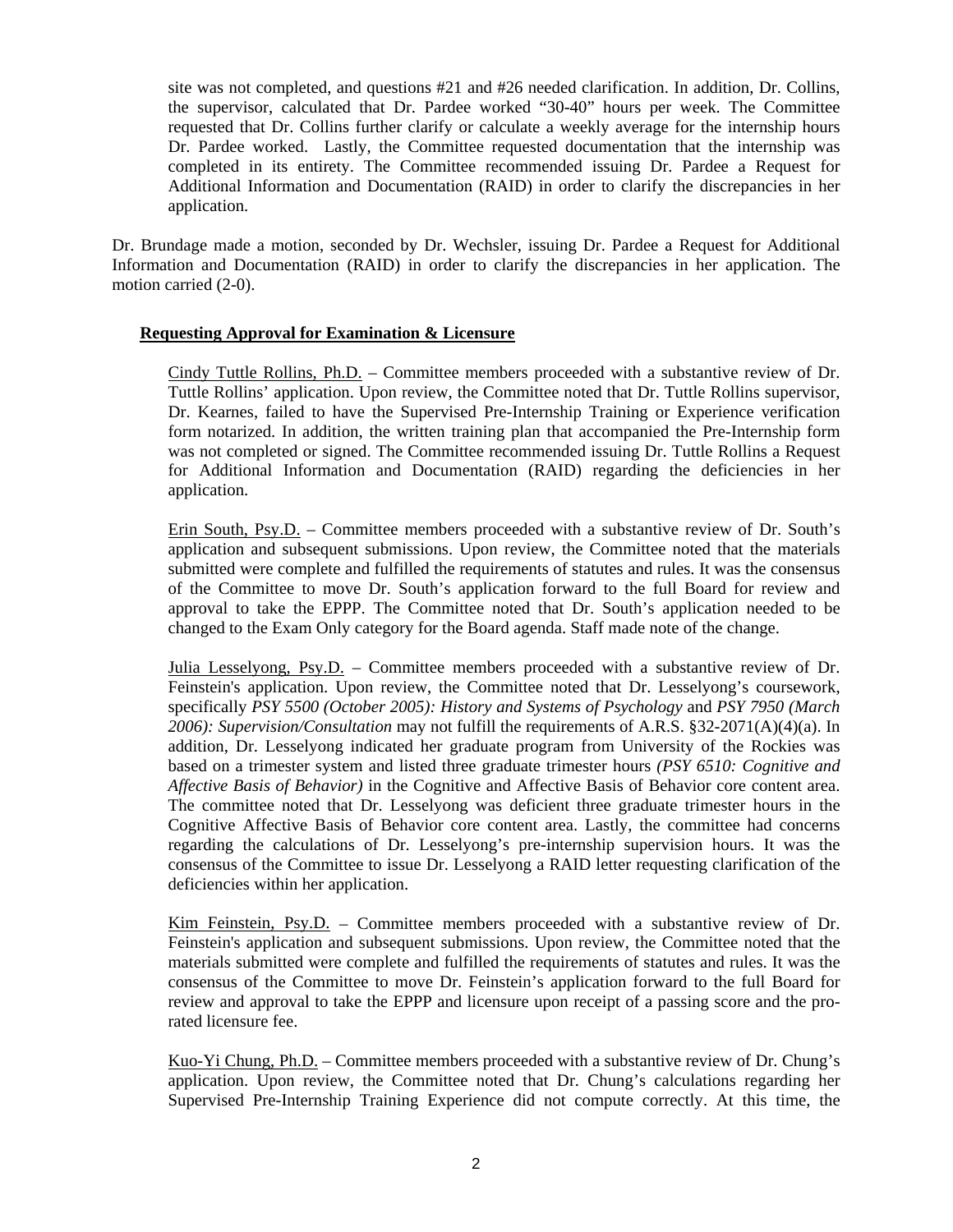Committee requested that Staff research whether there was a problem with the forms in the application or if the applicants were frequently miscalculating the number of pre-internship hours. Staff noted the issue and placed it on a future ARC agenda for review and information. Further review revealed that with the exception of questions regarding the calculations of pre-internship hours, the materials submitted were complete and fulfilled the requirements of statutes and rules. It was the consensus of the Committee to move Dr. Chung's application forward to the full Board for review and approval to take the EPPP and licensure upon receipt of a passing score and the pro-rated licensure fee.

Livia Spitz Steingart, Psy.D. – Dr. Wechsler recused himself from this application. Due to a lack of quorum, this application was moved to the full Board for substantive review.

Melissa Estavillo, Psy.D. – Committee members proceeded with a substantive review of Dr. Estavillo's application. Upon review, the Committee noted that the materials submitted were complete and fulfilled the requirements of statutes and rules. It was the consensus of the Committee to move Dr. Estavillo's application forward to the full Board for review and approval to take the EPPP and licensure upon receipt of a passing score and the pro-rated licensure fee.

Melissa J. Wood, Ph.D. – Committee members proceeded with a substantive review of Dr. Wood's application and subsequent submissions. Upon review, the Committee noted that the materials submitted were complete and fulfilled the requirements of statutes and rules. It was the consensus of the Committee to move Dr. Wood's application forward to the full Board for review and approval to take the EPPP and licensure upon receipt of a passing score and the pro-rated licensure fee.

Myriam Sollman, Ph.D. – Committee members proceeded with a substantive review of Dr. Sollman's application. Upon review, the Committee noted that the materials submitted were complete and fulfilled the requirements of statutes and rules. It was the consensus of the Committee to move Dr. Wood's application forward to the full Board for review and approval to take the EPPP and licensure upon receipt of a passing score and the pro-rated licensure fee.

Richard Lovins, Ph.D. – Committee members proceeded with a substantive review of Dr. Lovins' application and subsequent submissions. Upon review, the Committee noted that the materials submitted were complete and fulfilled the requirements of statutes and rules. It was the consensus of the Committee to move Dr. Lovins' application forward to the full Board for review and approval to take the EPPP and licensure upon receipt of a passing score and the pro-rated licensure fee.

Robert L. Coffman, Psy.D. – Committee members proceeded with a substantive review of Dr. Coffman's application. Upon review, the Committee noted that the materials submitted were complete and fulfilled the requirements of statutes and rules. It was the consensus of the Committee to move Dr. Coffman's application forward to the full Board for review and approval to take the EPPP and licensure upon receipt of a passing score and the pro-rated licensure fee.

Robert Fallows, Psy.D. – Dr. Brundage recused herself from this application. Due to a lack of quorum, this application was moved to the full Board for substantive review.

Dr. Wechsler made a motion, seconded by Dr. Brundage, to issue to issue Julia Lesselyong, Psy.D., and Cindy Tuttle Rollins, Psy.D. each a Request for Additional Information and Documentation regarding the deficiencies discussed in their applications. The motion carried (2-0).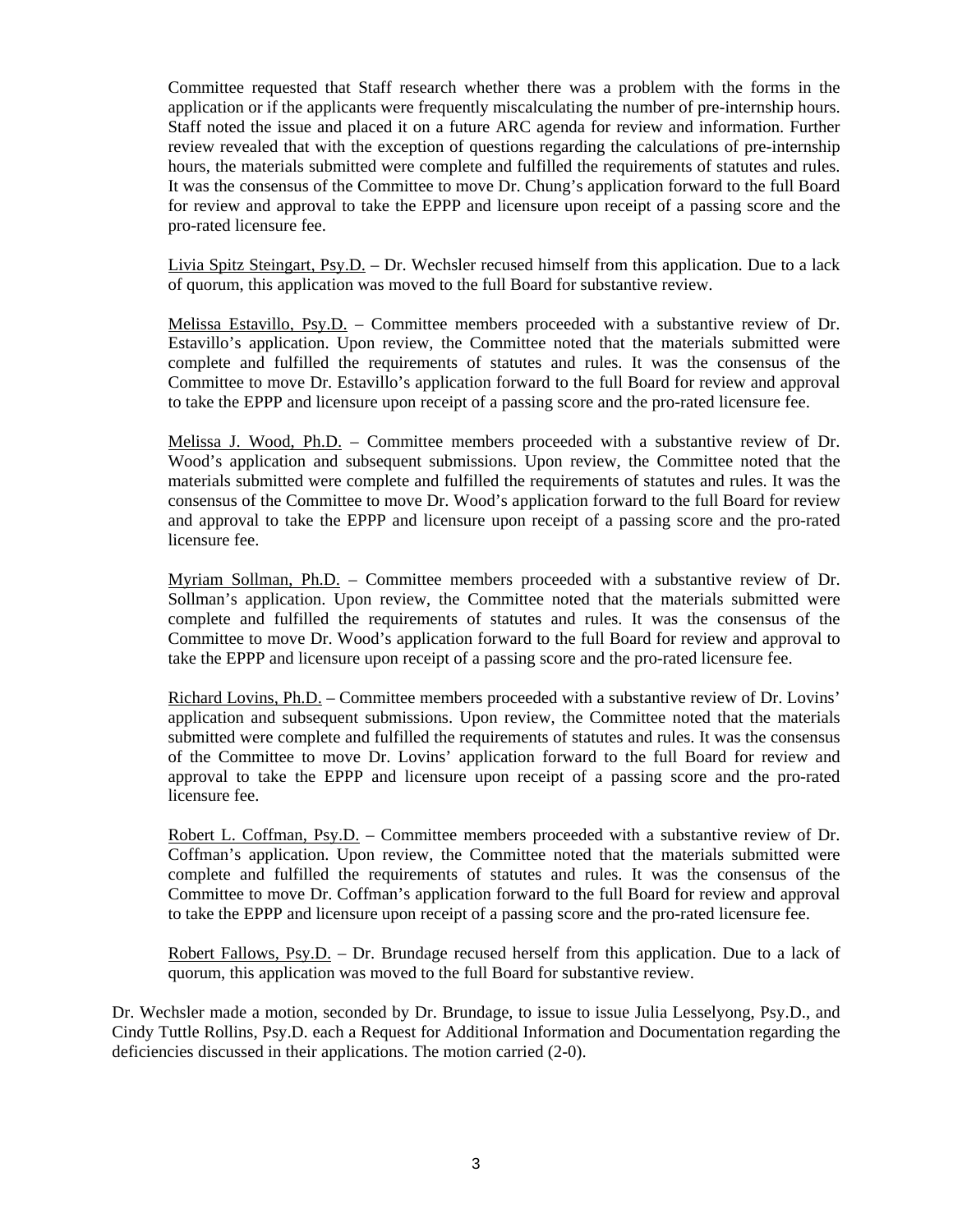Dr. Brundage made a motion, seconded by Dr. Wechsler, to forward the applications of Kuo-Yi Chung, Ph.D., Robert L. Coffman, Psy.D., Melissa Estavillo, Psy.D., Kim Feinstein, Psy.D., Richard Lovins, Ph.D., Myriam Sollman, Ph.D., and Melissa J. Wood, Ph.D., to the full Board to the full Board for review and approval to sit for the EPPP and licensure upon the receipt of a passing score on the exam. The motion included forwarding the application of Erin South, Psy.D. to the full Board for approval to take the exam only. The motion carried (2-0).

In addition, Board staff noted for the record that the applications of Livia Spitz Steingart, Psy.D. and Robert Fallows, Psy.D. would be forwarded to the full Board for substantive review due to a lack of committee quorum.

# **Requesting Approval of Application for Licensure by Credential**

Andrew Bernstein, Ph.D., CPQ – Committee members proceeded with a substantive review of Dr. Bernstein's application. Upon review, the Committee noted that the materials submitted were complete and fulfilled the requirements of statutes and rules. It was the consensus of the Committee to move Dr. Bernstein's application forward to the full Board for review and approval for licensure upon receipt of the pro-rated licensure fee.

Elizabeth Doak, Psy.D., NRHSPP – Committee members proceeded with a substantive review of Dr. Doak's application. Upon review, the Committee noted that the materials submitted were complete and fulfilled the requirements of statutes and rules. It was the consensus of the Committee to move Dr. Doak's application forward to the full Board for review and approval for licensure upon receipt of the pro-rated licensure fee.

Dr. Wechsler made a motion, seconded by Dr. Brundage, to forward the applications of Andrew Bernstein, Ph.D., CPQ and Elizabeth Doak, Psy.D., NRHSPP to the full Board for review and approval for licensure based upon credential. The motion carried (2-0).

# **Requesting Approval of Application for Licensure by Waiver**

Richard McKee, Ph.D. – Committee members proceeded with a substantive review of Dr. McKee's application. Upon review, the Committee noted that the materials submitted were complete and fulfilled the requirements of statutes and rules. It was the consensus of the Committee to move Dr. McKee's application forward to the full Board for review and approval for licensure upon receipt of the pro-rated licensure fee.

Amanda Wood, Psy.D. – Committee members proceeded with a substantive review of Dr. Wood's application. Upon review, the Committee noted that the materials submitted were complete and fulfilled the requirements of statutes and rules. It was the consensus of the Committee to move Dr. Wood's application forward to the full Board for review and approval for licensure upon receipt of the pro-rated licensure fee.

Dr. Brundage made a motion, seconded by Dr. Wechsler, to forward the applications of Richard McKee, Ph.D. and Amanda Wood, Psy.D. to the full Board for review and approval for licensure. The motion carried (2-0).

# **4. DISCUSSION/DECISION REGARDING APPROVAL OF BEHAVIOR ANALYST APPLICANTS –** Dr. Mellott

# **Requesting Licensure by Certification**